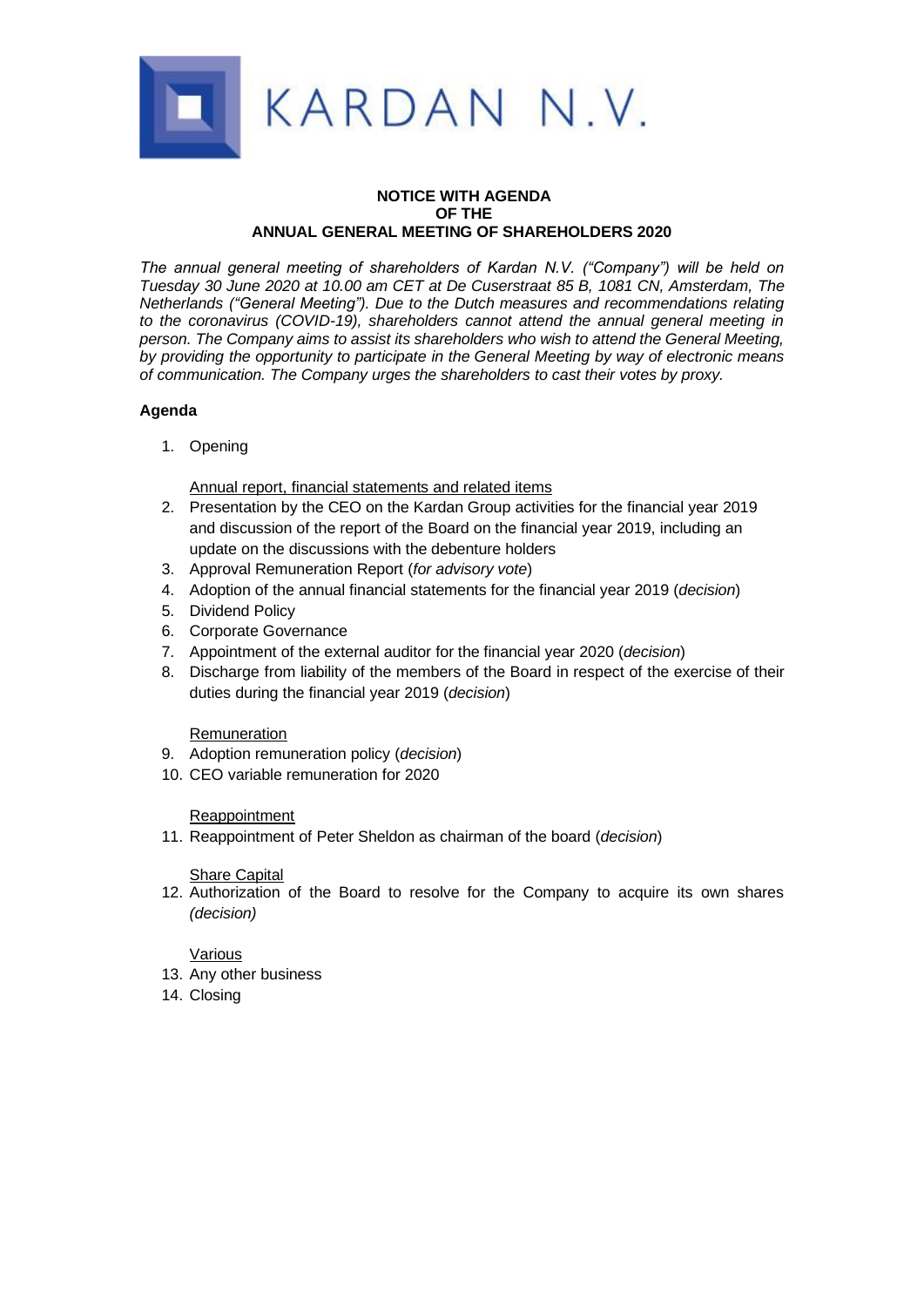

#### **Available information**

As from today until the close of the meeting, the following documents and information are available for inspection on the Company website [\(www.kardan.nl\)](http://www.kardan.nl/) and copies are available free of charge by persons entitled to attend the meeting at the Company's offices at the address mentioned below, upon appointment:

- The agenda and the explanatory notes thereto;
- The annual report and annual accounts for the financial year 2019;
- A form of proxy for representation at the meeting (please refer to further instructions on the use of proxy below); and
- The total number of shares on issue and voting rights on the day hereof and on the Record Date (if changes took place).

Shareholders cannot attend the General Meeting on **30 June 2020** in person, due to the measures of the Dutch government related to the coronavirus (COVID-19), and in accordance with the temporary Dutch COVID-19 Act. The shareholders are urged to register their votes in advance on the resolutions to be put to the General Meeting by appointing an employee of the Company in the Netherlands as their proxy. Alternatively, shareholders can register their proxy through the electronic voting facility via their intermediary. It will not be possible to vote during the General Meeting.

On May 18, 2020 the total number of shares Kardan N.V. outstanding is 123,022,256 ordinary shares and the number of voting rights is 123,022,256.

### **Registration**

In accordance with the statutory record date as set out in the Dutch Civil Code, those who are registered on **June 2, 2020** ("**Record Date**"), after the processing of settlements on that date, in one of the registers as mentioned hereinafter and who have given notice of their wish to attend the meeting electronically, in accordance with the provisions below, will have the right to (virtually) attend the General Meeting.

The registers, designated for registered shares, forming part of the collective depot ("*verzameldepot"*), are the registers administered by the institutions affiliated to Euroclear Netherlands ("*aangesloten instellingen*"). The register, designated for other registered shares, is the shareholders' register of the Company.

### **Holders of shares in the collective depot**

In order to obtain (electronic) entry to the General Meeting and to be able to exercise the rights attached to shares forming part of the collective depot, the holders thereof must register by instructing their affiliated institution to - via ING Bank N.V. - provide the Company with a written declaration stating the name, email address and the number of shares, which are and will be registered for the relevant shareholder on the Record Date. The written declaration is to be received by the Company via email at [info@kardan.nl](mailto:info@kardan.nl) or by regular mail at the address in the Netherlands mentioned below no later than **June 23, 2020, at 5:00 pm CET**. Any restriction in connection with the registration of the shares on **June 23, 2020** will be lifted on the next trading day of the shares.

### **Holders of other registered shares**

In order to obtain (electronic) entry to the General Meeting and to be able to exercise the rights attached to other registered shares, the holders thereof must confirm their attendance in writing to the Company. Their registration is to be received by the Company via email at info@kardan.nl or by regular mail at the address in the Netherlands mentioned below no later than **June 23, 2020 at 5:00 pm CET.**

### **Holders of securities at TASE**

Holders of beneficial rights to registered shares that are being traded on the Tel Aviv Stock Exchange ("**TASE**") are requested to contact their local bank or broker in Israel, to receive a "Confirmation of Ownership" on the Record Date and this Confirmation of Ownership, together